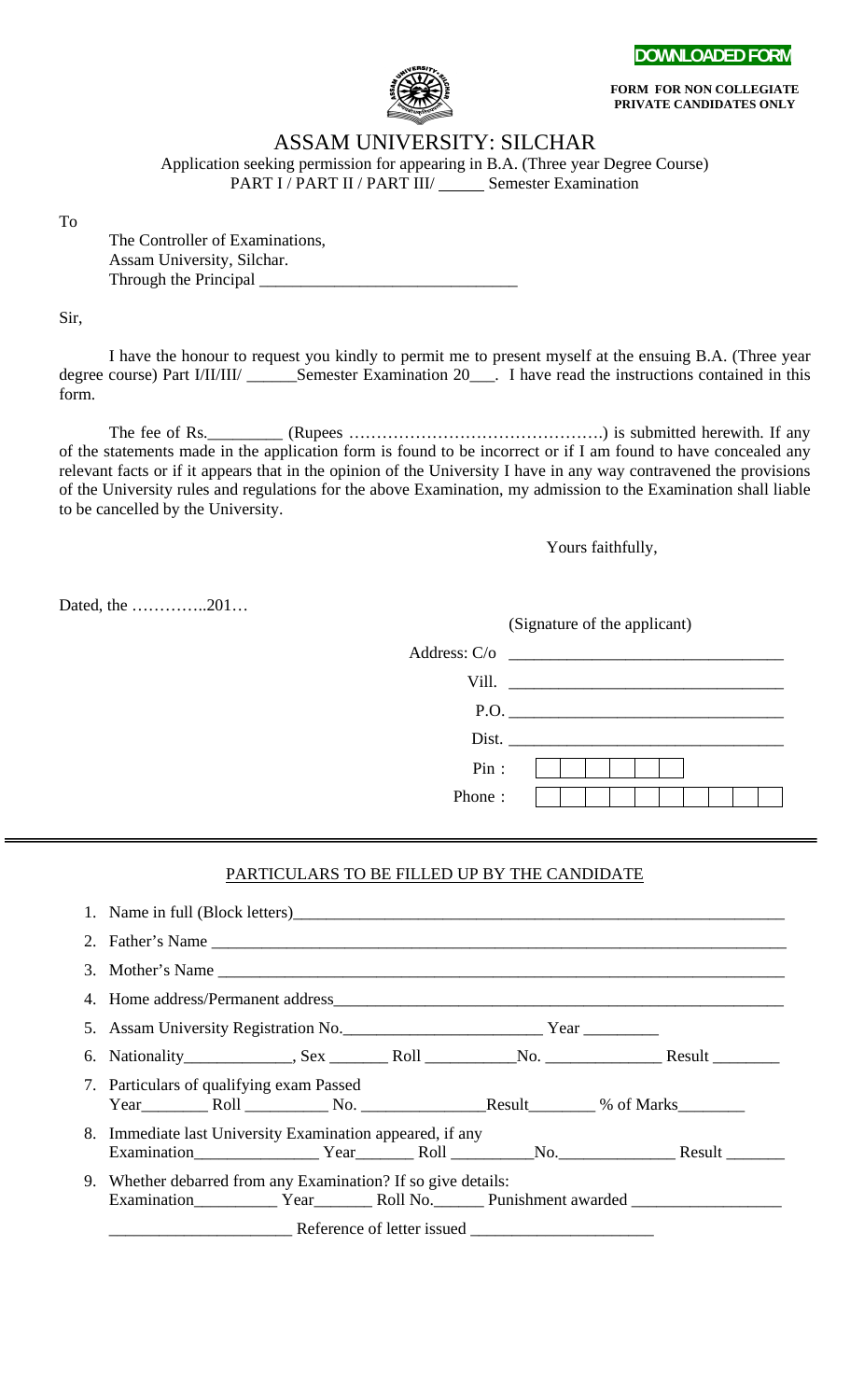(For Sl. No. 5, 7, 8 & 9 attested copies of relevant documents shall be enclosed, failing which the results will be kept **WITHELD)**

| 10. Details of Examination (s) passed : (From Higher Secondary and its equivalent onward)                        |
|------------------------------------------------------------------------------------------------------------------|
| Attested copies of mark sheets (s) and pass certificate (s) should be enclosed, failing which the result will be |
| kept WITH HELD.                                                                                                  |

| <b>Sl. No.</b> | <b>Examination</b> | <b>Board/University</b> | Year | Roll No. | <b>Subject(s) Offered</b> | <b>Result</b> |
|----------------|--------------------|-------------------------|------|----------|---------------------------|---------------|
| . .            |                    |                         |      |          |                           |               |
| റ<br>∠.        |                    |                         |      |          |                           |               |
| 3.             |                    |                         |      |          |                           |               |
| 4.             |                    |                         |      |          |                           |               |

#### 10. Subject (s) in which the candidate will sit for the examination:

(a) TDC PART……………………………..

| Subject | Paper | <b>Title of Paper</b> |
|---------|-------|-----------------------|
|         |       |                       |
|         |       |                       |
|         |       |                       |
|         |       |                       |
|         |       |                       |
|         |       |                       |

#### (b) ARREAR PAPERS.

| Subject | Paper | <b>Title of Paper</b> |
|---------|-------|-----------------------|
|         |       |                       |
|         |       |                       |
|         |       |                       |
|         |       |                       |
|         |       |                       |
|         |       |                       |

11. Category under which the candidate is eligible for appearing in exam as Non Collegiate Private (see instructions)\*

12. Centre of Examination (It should be the nearest exam. centre) \_\_\_\_\_\_\_\_\_\_\_\_\_\_

The information given above are true to the best of my knowledge and belief.

Full Signature of the applicant

#### **CERTIFICATE**

 I certify that the above named candidate has satisfied me that he/she has passed the 10+2 Arts / Science / Commerce Examination from a recognized Board / University and has fulfilled all the requirements under the regulations to be eligible to appear at the above Examination. Nothing adverse against his / her moral character is known to me.

 The above mentioned particulars have been checked and found correct. Recommended for consideration by the University

Dated, the \_\_\_\_\_\_\_\_ 20\_\_\_

 Signature of the Principal With Seal

N.B.: \*1. Write down which is applicable. 2. See the enclosed instructions